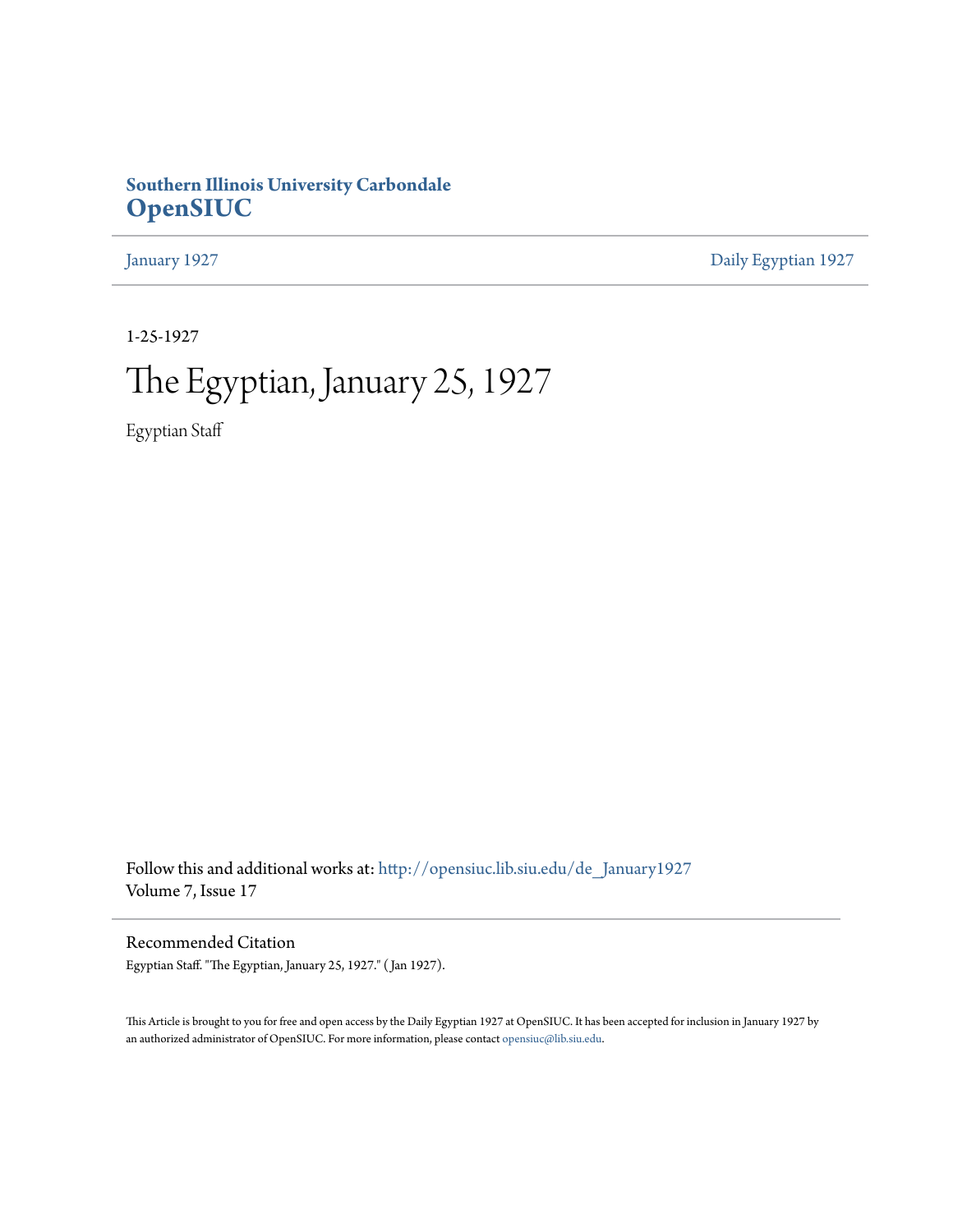**SCALP** CAPE'S INDIANS

 $\lfloor$ 

INDIANS **TI-\E EORY PRODUCED**<br>Read by Four Thousand Students, Faculty and Friends of the School

"DAD" ELLIOTT HERE IN FEBRUARY

Volume VII

Carbondale. illinois. January 25, 1927

the Agora Debating Society, as we have it today, was organized in the Judge William McAndrew will try in the come better appreciate the particular of 1919. by a High school the Talbert-Egyptian case. Monday, it is a streag Freshman who had certain exalted Jan. 31, in the Socratic ball. The preshman who had certain exalted Jan. 31, in the Socratic ball. The preshman who had certain exalted Jan. 31, in the Socratic ball. The contract of the so rmbitions, one of which was to be·<br>1 increase will begin at 7 o'clock that even-<br>1 increase of the impact of the increase whether it was de- dred and fifty thousand dollars from not we meet the state of the contract of the contract of the contract of the dollars from Harvey Munger, captain and for-<br>bating or the flaring collar and black, The Ferntian because of an article in the contract ward of t baLlng or the flaring collar and black I Iren and Hity moussand bounders from particle ward of the Maroons, hails from East in the Egyptian because of an article ward of the Maroons, hails from East in the Egyptian because t'e that allured this Freshman. Be- ublished in The Egyptian of Jan. 11. Prairie, Mo. Harvey played forward ing denied admission to that society, She charges that in this article she and center three years in High school, D. Ransom Sherrets-for it was he was maliciously slag married and his last year being at Gilcrest, Colo. snapred his fingers at fate and pro- 'brought into public disgrace. HarTey IB playing his third year at the Maroons. Munger is 5

The Ransom Sherretx, sometime edi-<br>
JOINT MEETING INTERESTING DEBATE INTERESTING DEBATE lor of the Egyptian, at present teach-<br>ing at Collinsville; Kelley Loy, now reset Theodor evening a tolut meat. The teacher and lot of the Marion control on the Marion ing at Collinsville; Kelley Loy, now Last Tuesday evening a joint meet. The Agora and Illini met in a joint cour years at forward on the Marion<br>a member of the Illinois bar; Deneen ing of the Y. W. and Y. M. C. A. was deb rod the latter was drowned during the at Milwaukee. The contraction of the Marton contraction of the Marton contraction of the Marton contraction of the Marton contraction of the Marton contraction of the Marton contractio commencement three years ago; Ellis Mr. Hobart Sistler spoke on the The speakers were well informed High school team. Dolph is occupy-<br>Crandle, who plans to be a doctor but Purpose of the Conference." It was on the subject

<sup>2nd help</sup> which she always gave. The they not have an equal education? the time to good advantage with the <sup>lar</sup> back guard last year, but got a success of the club in debating has **Miss.** Mais Martha. Brockett told abou success of the club in debating has Miss Martha Brockett told about exception of a dangerous admission 'ate start this year on account of a been due to a secount of a large in the start this year on account of a large larg society each year asks Miss Baldwin selected from the large colleges and was damaging to her own argument feet 11 inches tall, weighs 160<br>to be its adviser is evidence of the universities in the U.S. There were the judges,

# Agora Debating **ITALBERT-EGYPTIAN CASE TRIED** Who's Who in Basket Society Writes History **ITALBERT-EGYPTIAN** CASE TRIED Who's Who in Basket BEFORE JUDGE McANDREW

receted to organize, among ans are alled that we have the caned of Miss Talbert, declined to feet. 11 inches tall, weighs 155 pounds<br>
a debating society which was called the base of Miss Talbert, declined to feet. 11 inche a weaven, a name taken from a de-. make a statement concerning the bating society organized in 1916, and case. "We are putting out nothing," make no statement. Speaking in be- Clyde Crawshaw of Carbondale<br>discontinued in 1917 because its mem-declared Mr. Crawford. Miss Taibert half of his

belowed also to discuss the case. Mr. pect that we had better say nothing Cniversity High school team. Civics of the case. Mr. pect that we had better asy nothing Cniversity High school team. Civics



a member of the Illinois bar; Deneen ing of the Y. W. and Y. M. C. A. was debate January 17, with the Forum High school team. "Cusa" is playing Watson, a law student at the Univer- beld in Zetetic Hall for the purpose. president. Arthur Trammel. presiding running guard on the Marcons. Wil-Indison, a law student at the Univer- held in Zetetic Hall for the purpose president, Arthur Trammel, presiding. running guard on the maroons. Willinols; Cecil Schroeder, a of hearing the reports brought back The question teacher at McClure; Kenneth and by the delegates which were sent by That the Philippine Islands should 150 and is 21 years of age.<br>James Blair, the former is teaching those organizations to the conference become a permanen James Blair, the former is teaching those organizations to the conference become a permanent possession of the

"" on Tiongence intended for a bu- emphasized that this was a confer- talks. The affirmative, Illini, seemed Maroons. Stanley is 6 feet tal lnorist, carl and Altred Purdue, the ence and not a convention. The pur- to be a little better prepared and de- weighs 167 and is 21 years of age. when the picture of the Agora was campus, social, political, racial, eco-<br>when the picture of the Agora was campus, social, political, racial, eco-<br>played its points slightly better. Lester Fry of Benton. played two<br>in Hig campus, social, political, racial, eco- Helen Stuart was the first speaker years at guard and center on the Ben-<br>nomic, and international problems of on the affirmative and her fluency ... on High school team. Fry is now

oday and to carry back the message and definiteness were important face jumping center for the Maroons. Fry to the people back home. The dele- tors in the judges' decision. Its 5 feet 11 inches tall, weighs 155 and rarded as a training school for the control of the right Lore in the right Lorent Lorent Lorent Lorent Lorent Lorent Lorent Lorent Lorent Lorent Lorent Lorent Lorent Lorent Lorent Lorent Lorent Lorent Lorent Lorent Lorent views on these subjects. The rest- was well given and, while not so flu-<br>lessness of students was discussed ent as Miss Stuart's was a fine talk three years at guard on the Carbonwere loyal and each year they raised lessness of students was discussed ent as Miss Stuart's was a fine talk. Three years at guard on the Carbon-<br>the standard until no one except col- and it was decided that what the stu the standard until no one except coi- and it was decided that what the stu-<br>lege students could belong. J. Cary dont wanter wante to not frivolous for the affirmative. Her speech was ""<sup>Ke students could belong</sup>. J. Cary dent really wants is not frivolous for the affirmative. Her speech was 'laying the forward position on the Davis, editor of the Obelisk of '25. Nines hut ha wants to find a good wall w hings, but he wants to find a good well given and had been carefully Maroons. Lutz is 5 feet 9 inches tall, the way of living. prepared. When she had finished the weighs 152 and is 19 years of age.

coup now in school is Charles Neely. Race Problem." He discussed the at- | gument. [100] and the sears at forward on the early leaders of the Agora were titude taken toward the negro today. [ILE Lemen Wells concluded the titude taken toward the negro today. | Lemen Wells concluded the argu- | Mounds High school team and is Latin students. They naturally turned The conclusion of the discussion was ment for the negative. His delivery playing sub. forward on the Maroons.<br><sup>to Miss</sup> Baldwin for advice and help. that what the negro really wanted, The early leaders of the Agora were titude taken toward the negro today. Lemen Wells concluded the argument Mounds High school team and is a limit intention. They naturally turned The conclusion of the discussion was ment She became the faculty adviser and was not to be put on an inferior nor was not a great amount of choice be 140 and is 20 years of age.<br>
<sup>toach</sup> of the society and has held this a superior basis, but on a level basis i wee coach of the society and has held this a superior basis, but on a level basis iween the two arguments. William Bundy of Marion, played pointing superior basis in the Marion of Marion, played Dosition since its organization. Agor with the other people. Are not all Miss Stuart concluded the debate free years at guard on the Marion tanks came to rely on her for advice men created equal? Then why should with a fi

been due in a large measure to her the Group Discussions. There were on her rart that was conceded an im-<br><sup>skill</sup> as a coach. The fact that the about twenty-five hundred students portant point to the negative that  $\frac{1}{k}$ ll as a coach. The fact that the about twenty-five bundred students portant point to the negative that now a reserve guard. Bundy is 5<br><sup>Society</sup> each year asks Miss Baldwin selected from the large colleges and wa  $^{30$ ciety each year asks Miss Baldwin selected from the large colleges and was damaging to her own argument feet 11 inches tall, weighs 160 and is



discontinued in 1917 because its mem-, declared Mr. Crawford. Miss Talbert half of his associates, he said, "I sus- played one year at forward on the bers entered the service.

Is now a pater familias.

varies the last high school student ac-<br>
The last high action of the old and an Ideal way of Uving.<br>
The last down a good and Clifford Monnda blaw. Oliver McIlrath apoke on "The last irred. The weighs 152 and is 19 years o "<sup>treed</sup>. The only member of the old Mr. Oliver Mcllrath spoke on "The affirmative had laid down a good ar-<br>Froup now in school is Charles Neely. Race Problem." He discussed the at a gument.

### Number 17

,

 $\overline{\mathbf{L}}$ 

The Agora Debating Society, as we In order that students and fans of  $\overline{\phantom{a}}$  and  $\overline{\phantom{a}}$  and  $\overline{\phantom{a}}$  and  $\overline{\phantom{a}}$  and  $\overline{\phantom{a}}$  and  $\overline{\phantom{a}}$  and  $\overline{\phantom{a}}$  and  $\overline{\phantom{a}}$  and  $\overline{\phantom{a}}$  and  $\overline{\phantom{$ 

Some of the first members of the Collins of the defense counsel would before the case is brought to trial." Is playing his second year at forward society later became prominent students in this school; among whom  $\vert$  Y, M. AND Y. W. HOLD  $\vert$  and EADIES OUT-ARGUE MEN IN  $\vert$  is 19 vears of age.

|-<br>|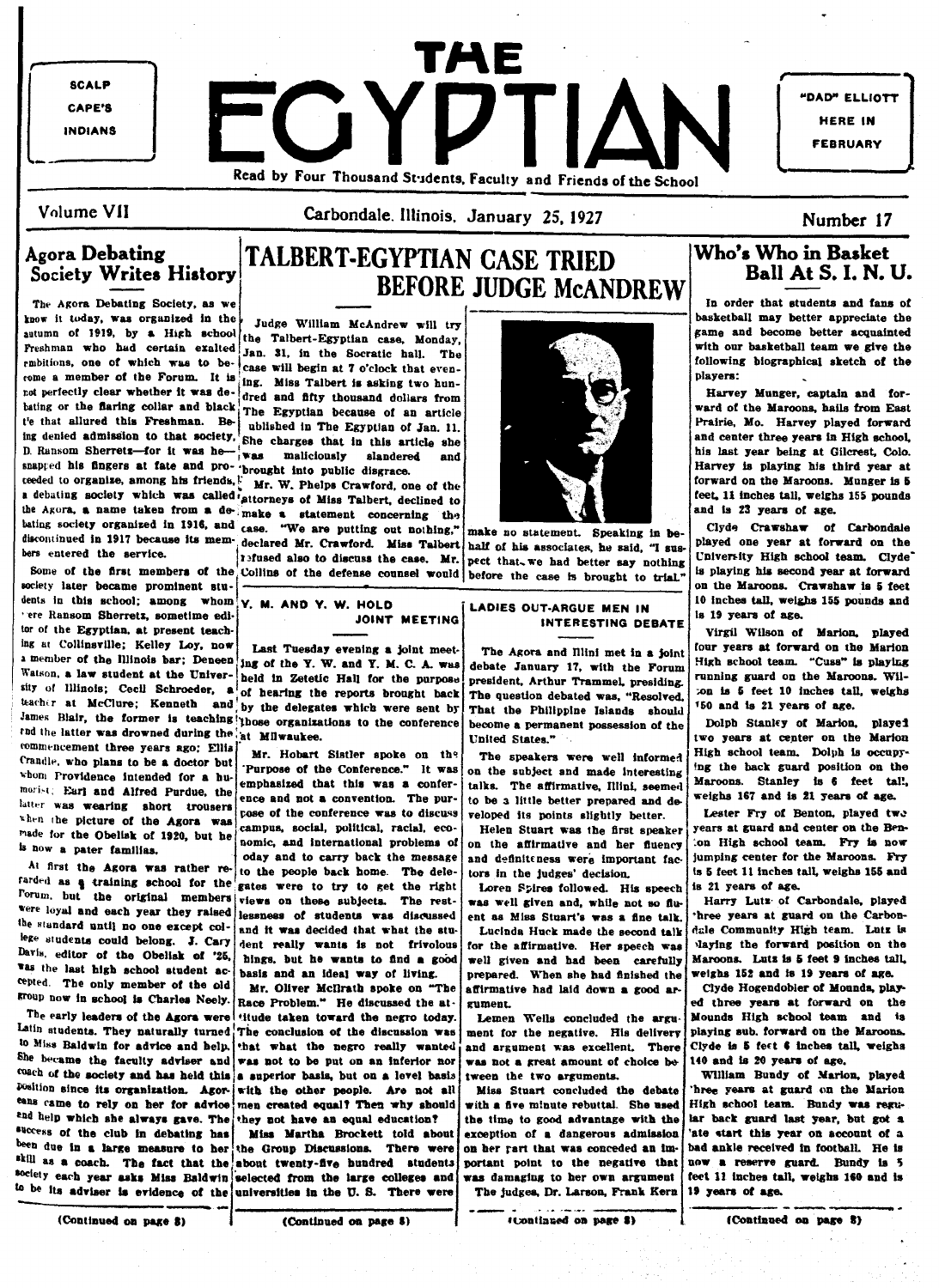#### Page Two

THE EGYPTIAN

# HIGH LIFE

| <b>EDITORS</b>  |                  |                |  |  |
|-----------------|------------------|----------------|--|--|
|                 |                  |                |  |  |
| Owen Kerley     |                  | Mildred McLean |  |  |
| Ernest Barnwell | Margaret Krysher |                |  |  |
|                 | EDITORIAL        |                |  |  |

Don't be a "tight-wad"; subscribe teacher at the Allyn building, is the for the Egyptian.

why not? No one can afford to be regular teams are chosen. without it. Each week you can learn Don't be caught asking your friends ment at the close of the season. to let you see their paper. Subscribe today and have a paper of your own. U. H. S. ELECTS CHEER Don't be a slacker. Take the Egyptian and show everyone that you have the right school spirit.

#### PRODIGAL COLORS RETURN

principal, last week unearthed the meeting of the Juniors and Seniors activity where ladies are to be met. long lost and almost forgotten colors a Junior-Senior banquet was discuss- Sleuthing students have been adof U. H. S., the Maroon and Grey. ed, but no definite plans were made, tised to search out this mystery man. Their colors will soon be in active service again.

U. H. S. WINS ONE

ball team defeated McClure 19-18, in (Pat) Patterson, Jessie Wiggs, Har a fast and thrilling game, on the cld Mead and Virgil Beadle. home floor, Tuesday evening. The score at the half was  $13-10$  in favor of McClure, but the boys, with oldtime pep and determination, could not meet defeat.

#### CAMBRIA DEFEATS U. H. S.

University High school met defeat at the other, with the letters S. I. N. U. the hands of Cambria's fighting five, placed diagonally between these. The Friday evening, at Cambria. The ings for this year were selected by score was 21-3. The boys say this is Colda Mae Brooks, Carmen Lee Netheir last defeat.

#### SPHINX RIDDLES

Can you imagine Miss Barbour without daily theme conferences?

her bangs? the balcony of the auditorium every this season. The students who subsixth hour?

We'd like to know why Miss Har- well, Alice Patterson, Clifford Fore, din did not want to chloroform the Margaret Krysher, Mildred McLean cat in first hour Biology Wednesday' and Roberta Karr.

JAZBOW ATTENDS S. I. N. U.

Martha Biggs, endeavors to rise above canine standards by attending the the rear, as there was an extra pair university each day in spite of efforts there. They would have been saved of Miss Biggs to induce him to re- a lot of trouble. main at home. Since the faculty has not learned just what course Jazbow | Gordon Troutman: He takes pride plans to take, they have not taken 1 his agility, doesn't he?

eps to classify him as a regular Roy Robison: Yeh, he's an evolustudent.

# **U. H. S. GIRLS BEGIN**

 $\mathbf{a}$ . The caused many questionable glances ration with the subsequences of the students. No clue as to his

coach and Golda Mae Brooks was elected manager. The captain, how- lied a note book and pencil. None Do you take the Egyptian? If not, ever, will not be elected until the of the students seemed to know his

the new jokes on your friends and schools will be played, there will be 6 his unexpected appearance. It was read about the school organizations, an interesting intra-mural tourna, noted, however, that the teachers took

### **LEADERS AND UPPER.** CLASSMEN HOLD MEETING

Mr. Warren, University High school school yells. Afterwards, at a short he is well fitted for any kind of public

The University High school basket-ing cheer leaders were elected: Alice

#### UNIVERSITY HIGH SCHOOL

RINGS PROMISED BY JAN. 25 The High school rings are expected here January 25. The rings for this year are like those of the college graduates, except that they have the letters H. S. on them. The design is The basketball second team of the  $\epsilon$  book in one corner and a lamp in ber, Stanley Hails and Lynn Trovil-Ion. The design was recommended by President Shryock.

#### H. S. YELLS CHOSEN

The yells originated by the Uni-How could Miss Hardin do without versity High students were submitted to the judges several days ago. The Why does George Christie go to best ones will be used as school for mitted the winners are Ernest Barn-

The person who took the chains off the wheels of Bill Reigheimer's Jazbow, the small dog belonging to Oldsmobile, the night of the game, should have looked in the trunk on

tionist.

**MYSTERIOUS STRANGER** 

A strange man, unannounced, visit-BASKETBALL PRACTICE ed the High school Wednesday and eft in the same mysterious manner.

The High school girls began basket. During his stay, his mysterious and till practice last Tuesday. The regu-<br>and the teaching with the teach-'identity has yet been found.

This man wore a blue suit and carbusiness, but the teachers looked Although no games with other knowingly and seemed a bit bothered on pep wonderfully during his short stay. He talked with each teacher. but no information as to his mission can be got from them.

It was noted, by several, that his conversation with the lady teachers The University High school met in was in lower, sweeter tones, and that the old gymnasium Friday during his manner towards them was more chapel hour and practiced High courtly and polite. This proves that

Nominations were made for yell Many are at work upon the case, laders. The nominees were asked which they expect to clear up soon. to lead the High school in yells. Th<sup>3</sup>, As soon as this is done, teachers will leaders were all very peppy, and at lose pep and students can work northe close of the meeting the follow- mal hours once more. Because of



Miss Cox: Cive an example of irony.

Frank Kern: O! Carbondale, what wonderful streets you have!

Miss Cox: Going to let him get by with that? Class: Yes.

**Batson's Barber** Shop Our Slogan

"It pays to look well."



Marinello **Beauty Shop** 

#### FOR GOOD THINGS TO EAT **IMPERIAL CAFE** L. M. ATKISON, Owner and Manager Next to Gum's

We Serve Delicious Toasted Sandwiches

# CARBONDALE CANDY KITCHEN

Show how much you care for her. Buy her a Valentine Heart We have Them On Display now

# DE LUXE BARBER SHOP

Students visit The De Luxe and get touched up by those who know how. Six chairs.

No Waiting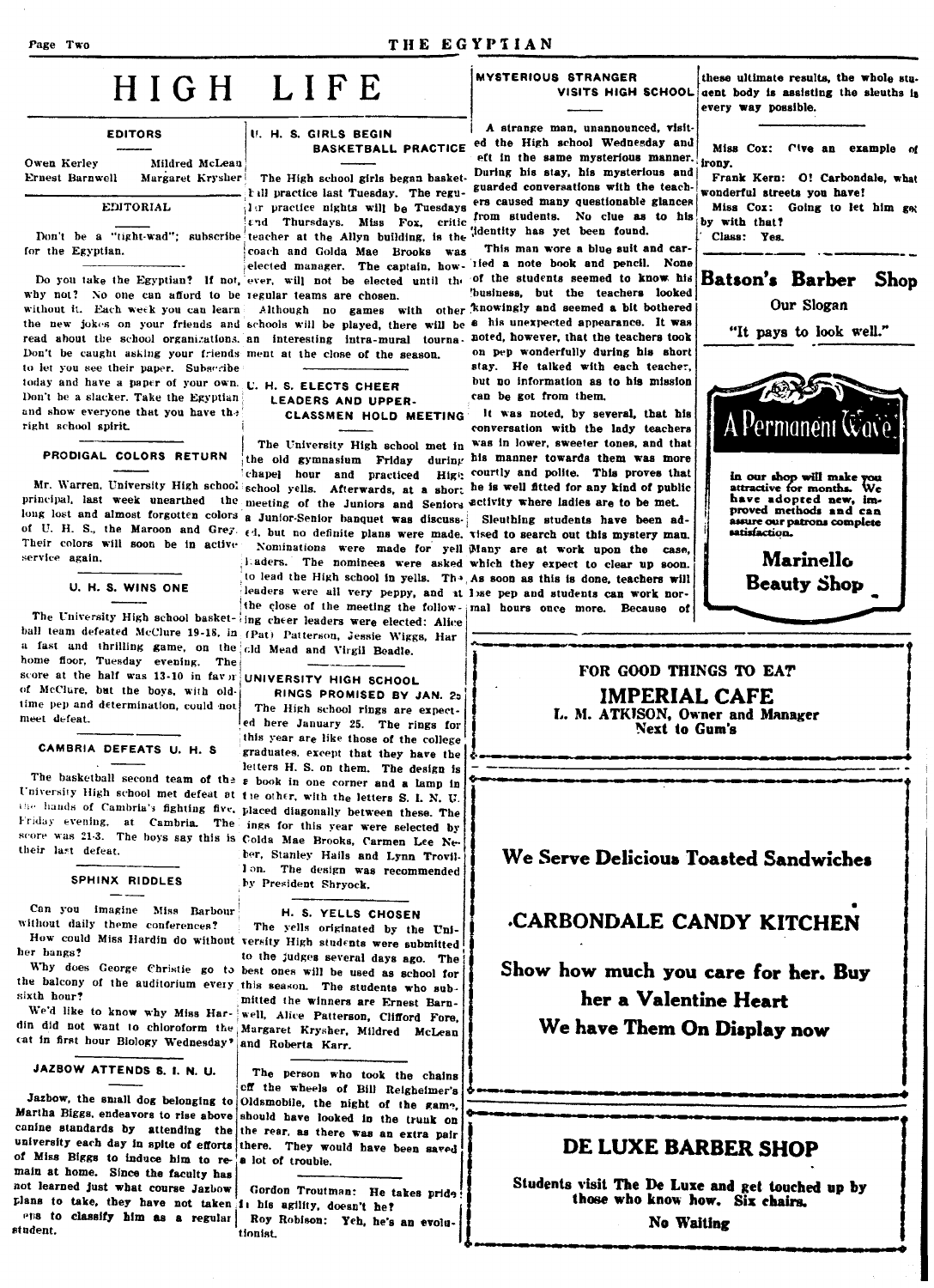| THE ZETETIC SOCIETY<br>Music-Orchestra.<br>2. Reading-Hazel Trigg.<br>Zip, zip, boom!<br>3. Violin solo-Doris Reiman.<br>For the Zippy Zetets make room-<br>4. Talk-Ellis Hanna.<br>Make room in your plans for the<br>5. Vocal solo-Erwin Kelly.<br>Zetetic program next Friday night at<br>Reading-Ruth Conway.<br>6.<br>7 o'clock. Some of these days you'll<br>7. Stunt-Frank Armentrout.<br>wake up about the end of the year<br>wishing you could attend the Zetetic<br>tanquet, or see "Zetetic Society" un-<br>Mr. Smith in Roman Political Inst.: Strut and Fret<br>der your picture in the Obelisk, or<br>Yates, do you belong to the "Ananias<br>receive a diploma showing you have<br>club ?"<br>been working in the Literary Society<br>"No." said Yates.<br>along with other leaders in campus<br>Mr. Smith: Do you know what Forum<br>activities. But then it will be too it is?<br>late maybe, now it isn't.<br>Yates: No.<br>The well balanced program<br>that  <br>Mr. Smith: It is a club of the big-<br>was given Jan. 21 was:<br>gest liars in the world. | DRAWINGS FOR INTERCLASS TOURNEY<br>Sophomore<br>(2)<br>Winner 2<br><b>Fraternity</b><br>$(6)$ $A$<br>Dunbar<br>Winner \$<br>(3)<br>Sr. College<br>Winner 4<br>(4)<br>(7)<br>в<br><b>Freshmen</b><br>Freshmen<br>Bye<br>(5)<br>5 Winner 5<br>Ag. Club Winner 1<br>$\mathbf{u}$<br>Sr. (High School)<br>Losers <sub>2</sub><br>A                                          |  |  |
|--------------------------------------------------------------------------------------------------------------------------------------------------------------------------------------------------------------------------------------------------------------------------------------------------------------------------------------------------------------------------------------------------------------------------------------------------------------------------------------------------------------------------------------------------------------------------------------------------------------------------------------------------------------------------------------------------------------------------------------------------------------------------------------------------------------------------------------------------------------------------------------------------------------------------------------------------------------------------------------------------------------------------------------------------------------------------------|-------------------------------------------------------------------------------------------------------------------------------------------------------------------------------------------------------------------------------------------------------------------------------------------------------------------------------------------------------------------------|--|--|
|                                                                                                                                                                                                                                                                                                                                                                                                                                                                                                                                                                                                                                                                                                                                                                                                                                                                                                                                                                                                                                                                                |                                                                                                                                                                                                                                                                                                                                                                         |  |  |
|                                                                                                                                                                                                                                                                                                                                                                                                                                                                                                                                                                                                                                                                                                                                                                                                                                                                                                                                                                                                                                                                                |                                                                                                                                                                                                                                                                                                                                                                         |  |  |
|                                                                                                                                                                                                                                                                                                                                                                                                                                                                                                                                                                                                                                                                                                                                                                                                                                                                                                                                                                                                                                                                                |                                                                                                                                                                                                                                                                                                                                                                         |  |  |
|                                                                                                                                                                                                                                                                                                                                                                                                                                                                                                                                                                                                                                                                                                                                                                                                                                                                                                                                                                                                                                                                                |                                                                                                                                                                                                                                                                                                                                                                         |  |  |
|                                                                                                                                                                                                                                                                                                                                                                                                                                                                                                                                                                                                                                                                                                                                                                                                                                                                                                                                                                                                                                                                                |                                                                                                                                                                                                                                                                                                                                                                         |  |  |
|                                                                                                                                                                                                                                                                                                                                                                                                                                                                                                                                                                                                                                                                                                                                                                                                                                                                                                                                                                                                                                                                                |                                                                                                                                                                                                                                                                                                                                                                         |  |  |
|                                                                                                                                                                                                                                                                                                                                                                                                                                                                                                                                                                                                                                                                                                                                                                                                                                                                                                                                                                                                                                                                                |                                                                                                                                                                                                                                                                                                                                                                         |  |  |
|                                                                                                                                                                                                                                                                                                                                                                                                                                                                                                                                                                                                                                                                                                                                                                                                                                                                                                                                                                                                                                                                                |                                                                                                                                                                                                                                                                                                                                                                         |  |  |
|                                                                                                                                                                                                                                                                                                                                                                                                                                                                                                                                                                                                                                                                                                                                                                                                                                                                                                                                                                                                                                                                                |                                                                                                                                                                                                                                                                                                                                                                         |  |  |
|                                                                                                                                                                                                                                                                                                                                                                                                                                                                                                                                                                                                                                                                                                                                                                                                                                                                                                                                                                                                                                                                                |                                                                                                                                                                                                                                                                                                                                                                         |  |  |
|                                                                                                                                                                                                                                                                                                                                                                                                                                                                                                                                                                                                                                                                                                                                                                                                                                                                                                                                                                                                                                                                                |                                                                                                                                                                                                                                                                                                                                                                         |  |  |
|                                                                                                                                                                                                                                                                                                                                                                                                                                                                                                                                                                                                                                                                                                                                                                                                                                                                                                                                                                                                                                                                                |                                                                                                                                                                                                                                                                                                                                                                         |  |  |
|                                                                                                                                                                                                                                                                                                                                                                                                                                                                                                                                                                                                                                                                                                                                                                                                                                                                                                                                                                                                                                                                                |                                                                                                                                                                                                                                                                                                                                                                         |  |  |
|                                                                                                                                                                                                                                                                                                                                                                                                                                                                                                                                                                                                                                                                                                                                                                                                                                                                                                                                                                                                                                                                                |                                                                                                                                                                                                                                                                                                                                                                         |  |  |
|                                                                                                                                                                                                                                                                                                                                                                                                                                                                                                                                                                                                                                                                                                                                                                                                                                                                                                                                                                                                                                                                                |                                                                                                                                                                                                                                                                                                                                                                         |  |  |
|                                                                                                                                                                                                                                                                                                                                                                                                                                                                                                                                                                                                                                                                                                                                                                                                                                                                                                                                                                                                                                                                                |                                                                                                                                                                                                                                                                                                                                                                         |  |  |
|                                                                                                                                                                                                                                                                                                                                                                                                                                                                                                                                                                                                                                                                                                                                                                                                                                                                                                                                                                                                                                                                                |                                                                                                                                                                                                                                                                                                                                                                         |  |  |
|                                                                                                                                                                                                                                                                                                                                                                                                                                                                                                                                                                                                                                                                                                                                                                                                                                                                                                                                                                                                                                                                                |                                                                                                                                                                                                                                                                                                                                                                         |  |  |
|                                                                                                                                                                                                                                                                                                                                                                                                                                                                                                                                                                                                                                                                                                                                                                                                                                                                                                                                                                                                                                                                                |                                                                                                                                                                                                                                                                                                                                                                         |  |  |
|                                                                                                                                                                                                                                                                                                                                                                                                                                                                                                                                                                                                                                                                                                                                                                                                                                                                                                                                                                                                                                                                                |                                                                                                                                                                                                                                                                                                                                                                         |  |  |
|                                                                                                                                                                                                                                                                                                                                                                                                                                                                                                                                                                                                                                                                                                                                                                                                                                                                                                                                                                                                                                                                                |                                                                                                                                                                                                                                                                                                                                                                         |  |  |
|                                                                                                                                                                                                                                                                                                                                                                                                                                                                                                                                                                                                                                                                                                                                                                                                                                                                                                                                                                                                                                                                                | с<br>(9)<br>(11)<br>Winner 11                                                                                                                                                                                                                                                                                                                                           |  |  |
|                                                                                                                                                                                                                                                                                                                                                                                                                                                                                                                                                                                                                                                                                                                                                                                                                                                                                                                                                                                                                                                                                | Losers <sub>3</sub><br>D                                                                                                                                                                                                                                                                                                                                                |  |  |
|                                                                                                                                                                                                                                                                                                                                                                                                                                                                                                                                                                                                                                                                                                                                                                                                                                                                                                                                                                                                                                                                                |                                                                                                                                                                                                                                                                                                                                                                         |  |  |
|                                                                                                                                                                                                                                                                                                                                                                                                                                                                                                                                                                                                                                                                                                                                                                                                                                                                                                                                                                                                                                                                                | (12) Champions                                                                                                                                                                                                                                                                                                                                                          |  |  |
|                                                                                                                                                                                                                                                                                                                                                                                                                                                                                                                                                                                                                                                                                                                                                                                                                                                                                                                                                                                                                                                                                | Losers, second place                                                                                                                                                                                                                                                                                                                                                    |  |  |
|                                                                                                                                                                                                                                                                                                                                                                                                                                                                                                                                                                                                                                                                                                                                                                                                                                                                                                                                                                                                                                                                                | Losers &                                                                                                                                                                                                                                                                                                                                                                |  |  |
|                                                                                                                                                                                                                                                                                                                                                                                                                                                                                                                                                                                                                                                                                                                                                                                                                                                                                                                                                                                                                                                                                | C<br>Losers 5                                                                                                                                                                                                                                                                                                                                                           |  |  |
|                                                                                                                                                                                                                                                                                                                                                                                                                                                                                                                                                                                                                                                                                                                                                                                                                                                                                                                                                                                                                                                                                | Bye<br>(12)<br>Winner 12                                                                                                                                                                                                                                                                                                                                                |  |  |
|                                                                                                                                                                                                                                                                                                                                                                                                                                                                                                                                                                                                                                                                                                                                                                                                                                                                                                                                                                                                                                                                                | (10)<br>D<br>в                                                                                                                                                                                                                                                                                                                                                          |  |  |
|                                                                                                                                                                                                                                                                                                                                                                                                                                                                                                                                                                                                                                                                                                                                                                                                                                                                                                                                                                                                                                                                                | Losers 4                                                                                                                                                                                                                                                                                                                                                                |  |  |
|                                                                                                                                                                                                                                                                                                                                                                                                                                                                                                                                                                                                                                                                                                                                                                                                                                                                                                                                                                                                                                                                                | Losers 8<br>(3)<br>Losers 1                                                                                                                                                                                                                                                                                                                                             |  |  |
|                                                                                                                                                                                                                                                                                                                                                                                                                                                                                                                                                                                                                                                                                                                                                                                                                                                                                                                                                                                                                                                                                | La vers 11                                                                                                                                                                                                                                                                                                                                                              |  |  |
|                                                                                                                                                                                                                                                                                                                                                                                                                                                                                                                                                                                                                                                                                                                                                                                                                                                                                                                                                                                                                                                                                | $(13)$ Winner 3rd                                                                                                                                                                                                                                                                                                                                                       |  |  |
| <b>BARTH THEATRE</b><br>The Students Playhouse<br>$\ell$ or                                                                                                                                                                                                                                                                                                                                                                                                                                                                                                                                                                                                                                                                                                                                                                                                                                                                                                                                                                                                                    | Losers 12<br>Losers 4th                                                                                                                                                                                                                                                                                                                                                 |  |  |
|                                                                                                                                                                                                                                                                                                                                                                                                                                                                                                                                                                                                                                                                                                                                                                                                                                                                                                                                                                                                                                                                                | Mr. Boomer: What holds the moon?<br>Teddy: Do you ever read<br>love<br>in place day after day and year after stories?<br>Tex: No. But I've listened to a<br>year?<br>Charley Rushing: The moonbeams. lot of them.<br><b>AMERICAN CAFE</b><br>Meals 30c<br>Hot Biscuits with meals-Home made Pies, Toasted<br>Sandwiches. Give us a trial.<br>Southwest Corner of Campus |  |  |
|                                                                                                                                                                                                                                                                                                                                                                                                                                                                                                                                                                                                                                                                                                                                                                                                                                                                                                                                                                                                                                                                                | <b>SPALDING'S</b><br><b>ATHLETIC GOODS</b><br><b>I.W. DILL Co.</b><br>OUTFITTERS DOR MEN AND BOYS                                                                                                                                                                                                                                                                       |  |  |

THE EGYPTIAN

Page Three

 $\epsilon$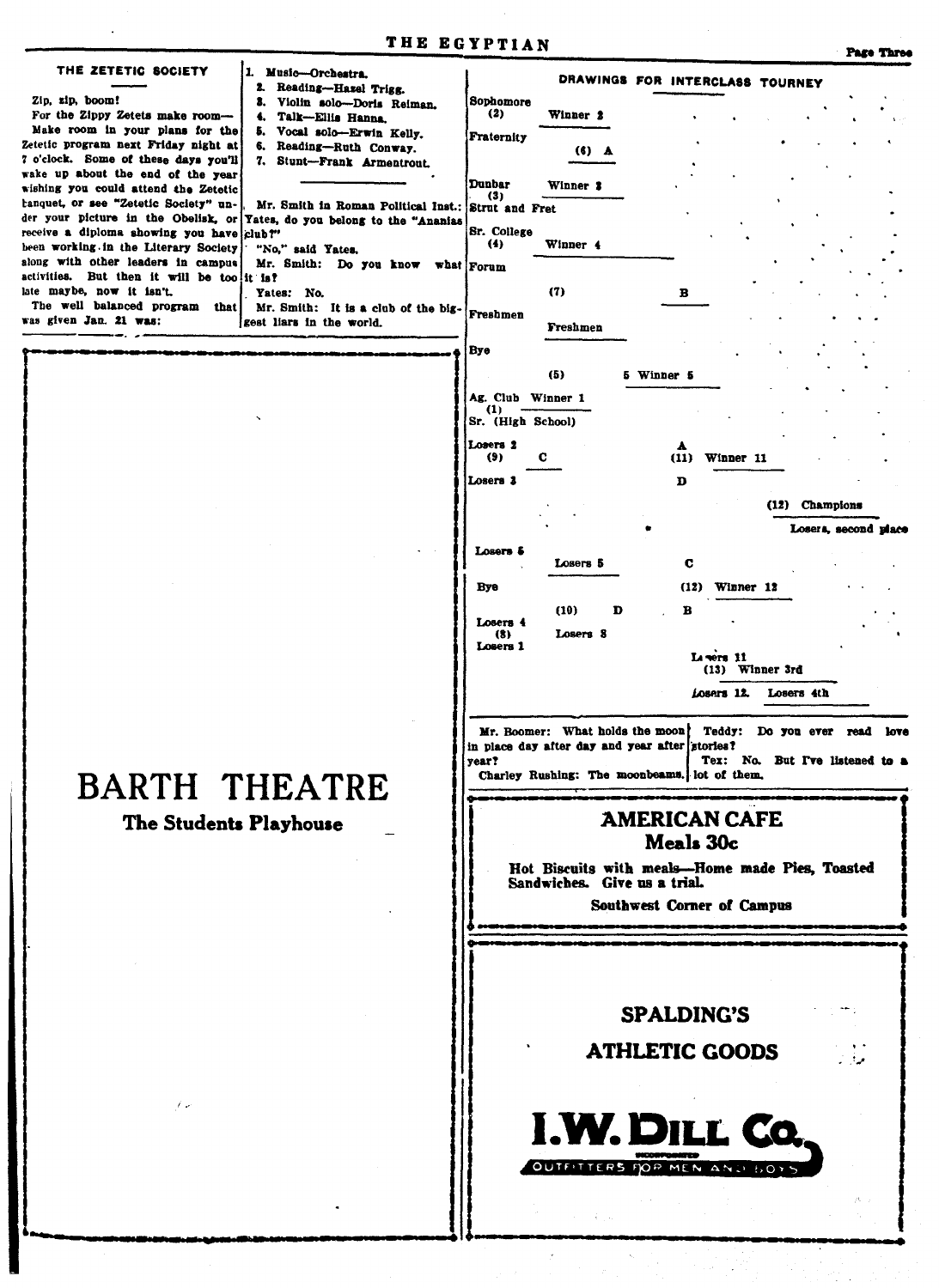á S

 $\mathbf C$ 

R  $\mathbf C$ 

#### THE EGYPTIAN

| THE<br><b>ECYPTIAN</b><br>Illinois<br>College Press<br>Member<br>Charter<br>Association                                                                                                                                                                                                                                                                                                                                                           | <b>WEE WUNDER</b><br>If John Lewis found a cat?<br>If "Padewerski" likes to sing "Car-<br>oline! My Caroline"?<br>Why that little Anderson girl likes<br>fellows named Kenneth?<br>Why two certain Brush practice<br>the Normal first, every morning? | f Afton Organ will ever get mar-<br>ried?<br>Why Herbert Mundell didn't take<br>that girl home from the game?<br>Why Ernest Biggerstaff doesn't get<br>a date with Lucille?<br>Why Hoyt Edwar writes so many<br>letters to Gladys?<br>If Gail Beasley knows by this time<br>teachers aways have to come out to that Kenilworth is a castle instead of |
|---------------------------------------------------------------------------------------------------------------------------------------------------------------------------------------------------------------------------------------------------------------------------------------------------------------------------------------------------------------------------------------------------------------------------------------------------|-------------------------------------------------------------------------------------------------------------------------------------------------------------------------------------------------------------------------------------------------------|-------------------------------------------------------------------------------------------------------------------------------------------------------------------------------------------------------------------------------------------------------------------------------------------------------------------------------------------------------|
| Published every week during the Collegiate year by the students of the<br>Southern Illinois State University, Carbondale, Illinois.                                                                                                                                                                                                                                                                                                               | Why "Tiny" didn't attend the bas-<br>ketball game Thursday night?<br>Why a certain Ford honks every                                                                                                                                                   | a character?<br>If Spring is far behind this cold<br>weather.<br>Why some people don't talk to OR                                                                                                                                                                                                                                                     |
| Entered as second class matter at the Carbondale Postoffice under the<br>Act of March 3, 1879.                                                                                                                                                                                                                                                                                                                                                    | time it goes past 808 Normal Ave.? ver McIlrath any more?<br>If Lowell likes Murphysboro as well<br>as Hook does?                                                                                                                                     | Soph:<br>"Where were<br>you last                                                                                                                                                                                                                                                                                                                      |
| Office:<br>Telephone:<br>Main Building, Room 16<br>University Exchange No. 17                                                                                                                                                                                                                                                                                                                                                                     | Why Ex-captain Hook likes Mur- night?"<br>rhysboro so well?<br>if the Freshmen class could have ing."<br><b>8 meeting without Otis?</b>                                                                                                               | "May and I went coupay-<br>Frosh:<br>Soph: "Big time I suppose?"                                                                                                                                                                                                                                                                                      |
| <b>EDITORIAL STAFF</b><br><b>BUSINESS STAFF</b><br>emen J. Wells  Editor-in-Chief .<br>Business Manager Leland P. Lingle<br>ssociate Editor  Charles Neely  <br>ssociate Editor  Bessie Smith<br>Adv. Mgr. Bert Casper<br>ocial EditorMelba Davidson                                                                                                                                                                                              | team to win? Ask Munger.<br>What song Marie's little pupils<br>sang to her?                                                                                                                                                                           | Since when did peaches help our Frosh: "Fair. Mary did the coo-<br>ling and I did the paying."<br>PATRONIZE OUR ADVERTISERS                                                                                                                                                                                                                           |
| Advertising MgrEdwin Heinecke<br>John Land<br>iterary EditorCorem Waller.<br>Circulation Mgr. Mabel Jerome<br>eature Editor Mary Stevenson<br>Typist  Alberta Kochlenbacn<br>rganizationsCatherine Brewer<br><b>Expanding Spiller</b> Concernsional Spiller<br>lumor :<br>Mary Sauer<br>Franklin Rich<br>eporters Katheryn Lingle<br>Alumni Advisor.  E. G. Lentz<br>Oliver McIlrath<br>Faculty Advisor Emma L. Bowyer<br>ritic Mae C. Trovillion | <b>GEO. D. CASPER</b><br><b>JEWELER</b><br>REPAIRING PROMPTLY DONE<br>205 South Illinois—Two Doors South of Prince                                                                                                                                    |                                                                                                                                                                                                                                                                                                                                                       |

# **EXTREME REDUCTIONS**

On Hart Schaffner & Marx Suits and Overcoats, Florsheim Shoes and Bradley Sweaters during our January Clearance Sales.

#### J. V. WALKER & SONS INC.

**QUALITY CLOTHIERS** 

# The Customers Rule-Not the Store

The progressive merchant realizes this fact and proceeds accordingly. He buys according to the opinion of his customer, he sells, advertises and conducts his business accordingly.

At this store, the opinion of the customer always rules. We ask them to help us be of greater service to them by telling us what to do by the way of suggestions. We welcome suggestions of any kind.

JOHNSON, VANCIL, TAYLOR CO.

**USE THE LIBRARY** 

"For the sake of your soul, mind, heart, and nature, keep in touch with art, beauty, music, and literature." Our library contains hundreds of good books that are seldom used. Most of us read very little outside of a few textbooks and newspapers, yet we say a love for high-class literature gives one a peculiar position in the community. Somehow we always bow in profound respect to one who is in love with the masters of literature. Wisdom is written upon his face and knowledge shines forth in his conversation. Because he is well-read his ideas are apt to be broad and his judgment prove to be sound. More than all, he has an inner source of joy and a perpetual source of comfort.

Thomas Carlyle said. "The best university is a collection of good books," and to his own credit be it said that he added not a few books to the collection. Most of us can not afford to spend great amounts of money for books, valuable as they are for immediate reference, but this is unnecessary when such a rich collection is stored on the shelves of our own library.

The proper reading habit will open our minds to greater possibilities. It is recorded of Dr. Johnson that, when a boy, believing that his brother had hidden some apples beneath a large collection of books lying up amid the dust and cobwebs of a garret in his father's book-store, he clambered up to discover and capture the treasures upon which he had set his mind. The apples were not to be found, but the works of Petrarch attracted the attention of young Johnson and aroused him to mental energy and intellectual pursuits.. There may be apples in the Wheeler Library.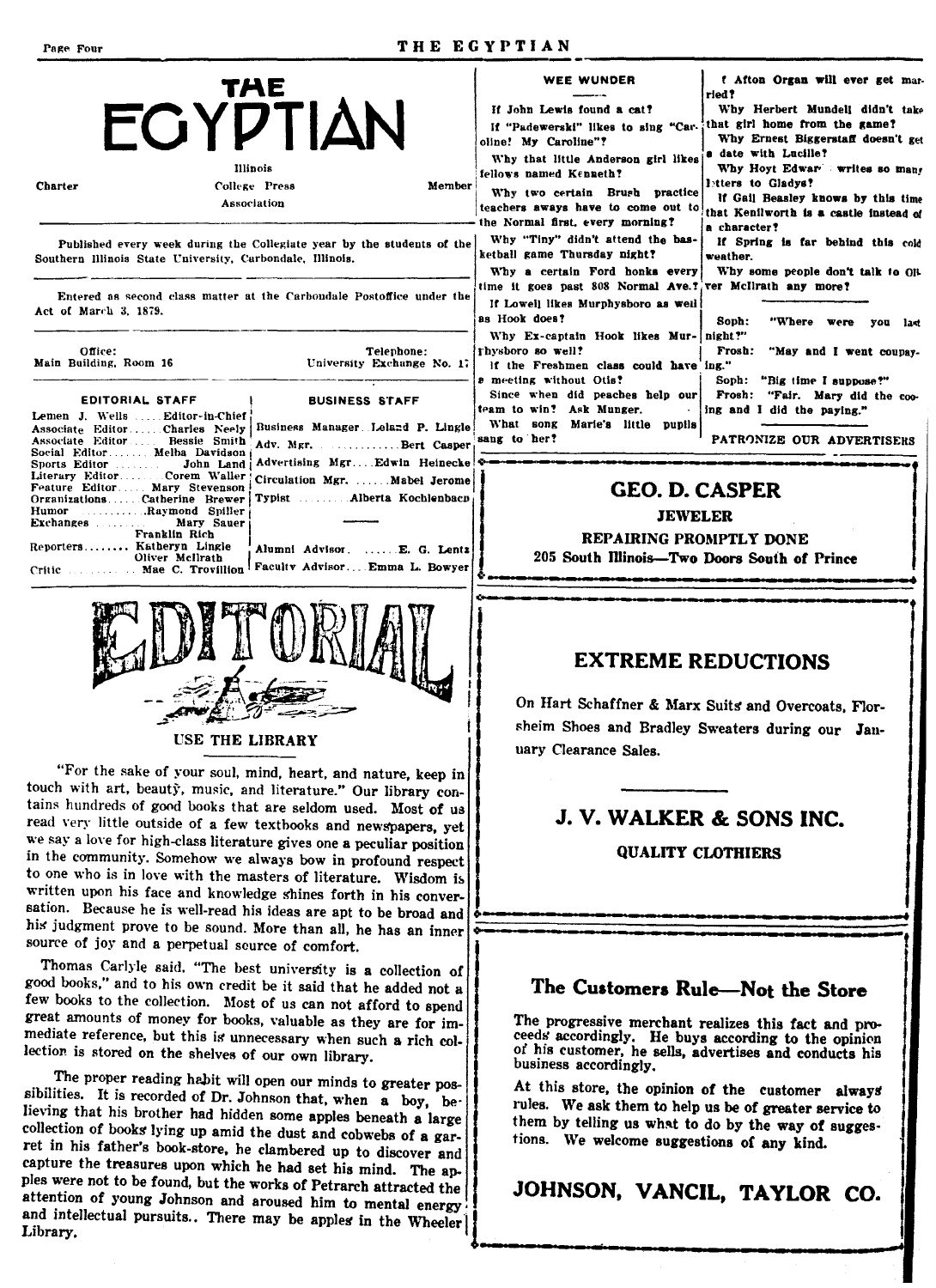#### **INQUIRING REPORTER**

Question: What does friendship mean to you?

Where asked: On the campus. friendship and encouragement of a hearts, and not from humanity. true friend in college life cannot be overestimated. Herbert Hill.

A college education helps one to come in contact with various people. Lifelong friends are formed in college. years to come. Esther M. Kopp. pulding of a person's character.

Harriet DuBois. College friendship means much to general. me for it is here that one meets friends of real value.

Elizabeth Kennedy. friends that we have met in college, officer. His sole power will be to We have finished our college course, call general business meetings of the but our true friendships remain rien of the hall. If the disapproval through life. Marie Hagler,

Our motto is "Perfect

Service" to all our pat-

rons, but if you are in

a special hurry or want

a particular hour with

us, one minute at your

phone will assure you of a special appoint.

ment to suit your con-

'Our Methods Succeed'

THE VANLTY BOX

211 W. Main Street

Phone 15

venience.

college friendship the world is like a wilder-Illinois. ness; and whoever in the frame of

his nature and affections is unfit for

Ruth Coming.

#### **EXCHANGE COLUMN**

The Northern Illinois State Teachand often prove to be valuable in  $\epsilon$ rs' college at DeKalb has purchased a motion picture machine. The ma-College friendship is really the thine will be used to show films of educational value to the different departments and to the student body in

Student government will be tried in Carnegie Hall, McKendree college. A In after years we recall the many house president is to be the only of the entire dormitory fails to cor-A college student without friends is rect an offender, the matter will be turned over to the college authorities.  $\bullet \quad \bullet \quad \bullet$ 

"The Boomerang" will be the play given by the Senior class of the Herrin Township High school. This play was one of the spring plays at S. I. N. U. several years ago.  $\bullet$ ٠

Plans were made for a general meeting of the faculties of the five Normal schools of this state at a recent meeting of the Board of Directors. The meeting will be held in Springfield sometime in April. There will be a general meeting and also group meetings in which teachers of specific subjects will discuss phases of their special subjects. Dr. Brown of DeKalb Normal school says that this meeting will be a very important event in the history of the Normal schools.

#### ALUMNI NOTES

Luella Williams, '24, says: "I've been back to dear old S. I. N. U. only once since I graduated in '24, but it still occupies a warm spot in my heart."

Christina Carter is teaching this year in Tamaroa, Illinois. Coffrey Hughes is teaching in the Christopher High school.

#### Luggage, Men's Furnishings

and Shoes

**F. R. SPEAR** 

**302 South Illinois** 

Carrie Neely, University High '24, Carbondale over the woek-end. like the man without a country, for as Bacon has written: "Without true is teaching second grade at Dowell, Ken Blair is teaching in Kell this year. He was halfback on the varsity

Kathryn Sturm '25, is teaching biol- football team in 1924. He says, "The ogy in the Anna-Jonesboro C. H. S. Egyptian" is a paper I like to see Who among us are hermits? The friendship, he takes it from the She had a leading part in the Zetetic come as regular as my square meals spring play, "Icebound." She was one each day.

of the few girls to take the advanced course in biology known as "catology.'

"So you are the sole survivor of a ship-wreck! Tell me how you came

Ralph Krupp, '26, is teaching in the to be saved?" Salem High school. He was here in 'Well, you see, I missed the boat!"

### WE GIVE A COMPLETE BEAUTY SERVICE **JOHNSON BEAUTY SHOP Licensed Operator**

Phone 279-Y

207 1-2 N. Ill. Ave.

When buying your Groceries, always ask for Blue<br>Ribbon Bread. It is the freshest and sweetest of them all. We also have a complete line of fresh pasteries.

## **CARBONDALE STEAM BAKERY**

#### ARRIVING DAILY-NEW SPRING

Coats, Dresses and Hats at Popular Prices

#### **STYLE SHOP**

# **ELITE BARBER SHOP**

Hair Cutting Specialist Plus Courtesy

**Cecil** Sam **MORRIS AND DAVIS** 

O. K. BARBER SHOP East of New Hundley

First class Work. First Class Equipment<br>Student's work solicited. Ladies hair cutting a special-1). Try our Lucky Tigar Tonic-Best for dandruff

### **STYLISH SHOES**

### For every occasion



Moderately Priced **Distinctive Styles** 

**MALONEY'S SHOE STORE Shoes** Hose **Repairing**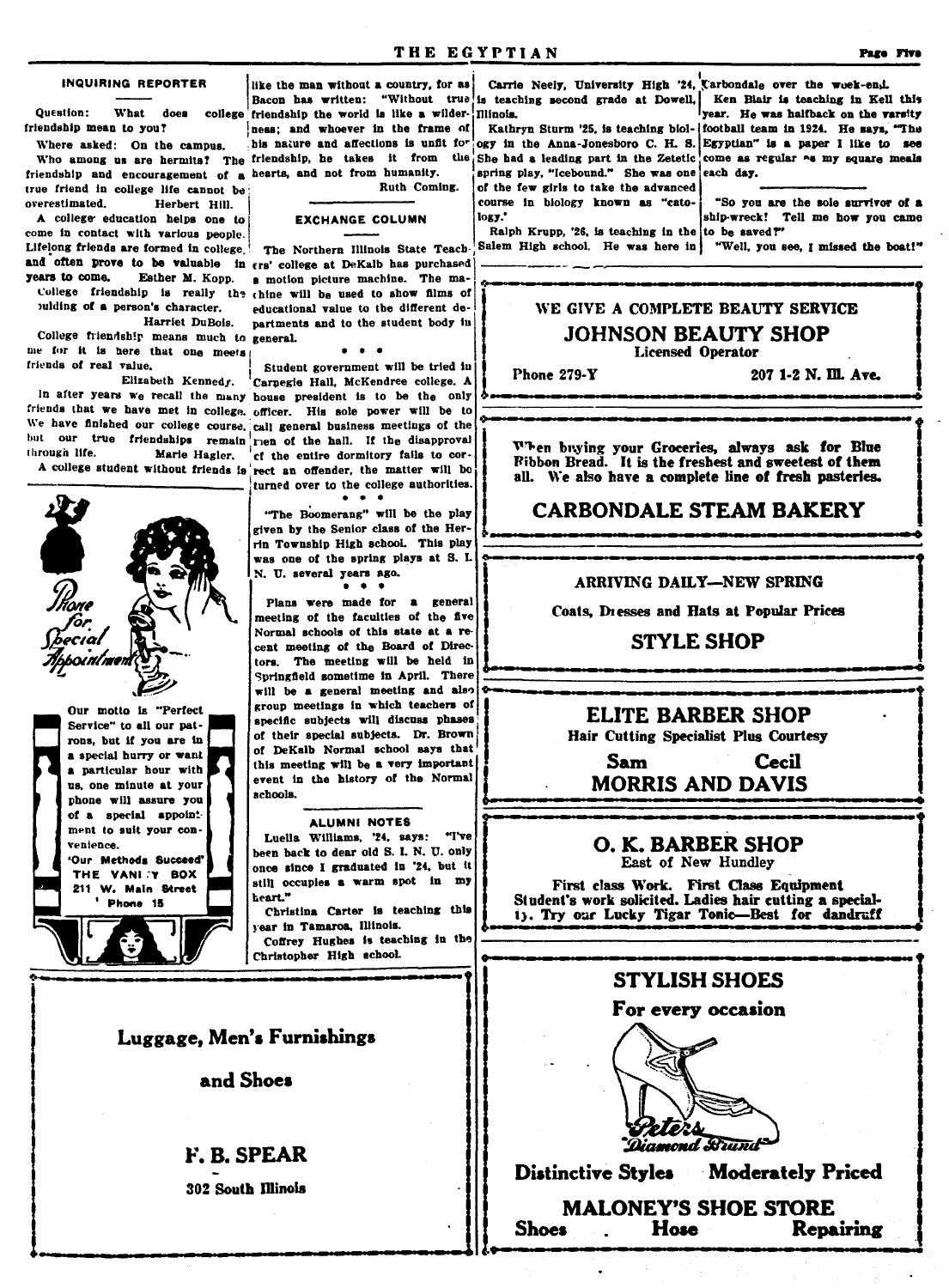# U. HIGH BREAKS

U. High basket tossers won their sil Beadle. first game of the season Tuesday night when they overcame the strong U. High (19) 

Normal football player.

to finish. U. High stepped out in McClure (18) the half by Cantrell's stellar work for Sams, C. the end of the half.

held on doggedly to the finish. Phemister. Martin and Captain Grear starred on the offensive for the loplayed a whale of a game at back guard. Cantrell was the whole show for the visitors.

letics and the limited enrollment permitted in the high school have given Fred Willis: My watch has gone Coach Otey Phillips a tremendous dead! task, but his hard work is beginning | Imogene W.: That's the result of to show desirable results. The newly had environment.

head to foot.

organized rooting contingent display-INTO WIN COLUMN ed some peppy cheering under the leadership of Alice Patterson and Vir-The score: **BFP**  $\overline{2}$ game was played in the old gym. Patrick, LF. ........................ 0 0 - 2  $\theta$  $\ddot{\mathbf{a}}$ The game was a thriller from start Nebughr, LG.  $\theta$  $\overline{2}$  $\mathbf{0}$  $\mathbf{a}$ McClure. The visitors led 12-10 at Webb, RG. Blakeman, LG. ................ 0 2 0 Free throws missed, Phemister 2, The local boys started the second<br>half with a bang and ran up a slight Grear 3, Abernathy 2, Webb 1, Blake-<br>margin on their opponents and then<br>|<br>| and 1. Referee, Lutz.

# CAUTION! (STEWART WILLIAMS)

cals, while Nebughr making his first There was a young man who was fat, appearance on the U. High squad. He broke down the chair where he sat. This wasn't so bad-

But the part really sad-U. High's ten-year layoff from ath- He went through the floor after that.

# After The Maroons beat the Indians

## Come To The

### **UNIVERSITY CAFE**

#### Just across from the campus

**SANDWICHES** 

**HOT CAKES** 

# C. E. GUM

**Jeweler and Optometrist Complete Gift Shop** 

Have you placed your order for your **Class Ring?** 

Jacob's Candy, Toasted Sandwich

Stationery, Sheaffer's Pens and Pencils.

# **HEWITT'S DRUG STORE**

# **STUMBLE INN**

**Hot and Cold Sandwiches** 

**Home Made Pies** 

Fountain Drinks-Hot and Cold

#### **OUR STUDENT FRIENDS**

We offer you Quality Price and Service

Nice showing in new silk hosiery.

Make the McPheeters, Lee & Bridges store your downtown headquarters. Cash your checks, store your baggage, wrap your parcels, meet your friends.

#### McPHEETERS, LEE & BRIDGES

Dry Goods, Notions, Shoes **Pictorial Review Patterns** 

Phone 196

Phone 196

# Drop in and see us, our goods are right and our prices are right. We are men's and Boys outfitters from

# **JESSE J. WINTERS**

Clothing, Furnishings, Hats, Shoes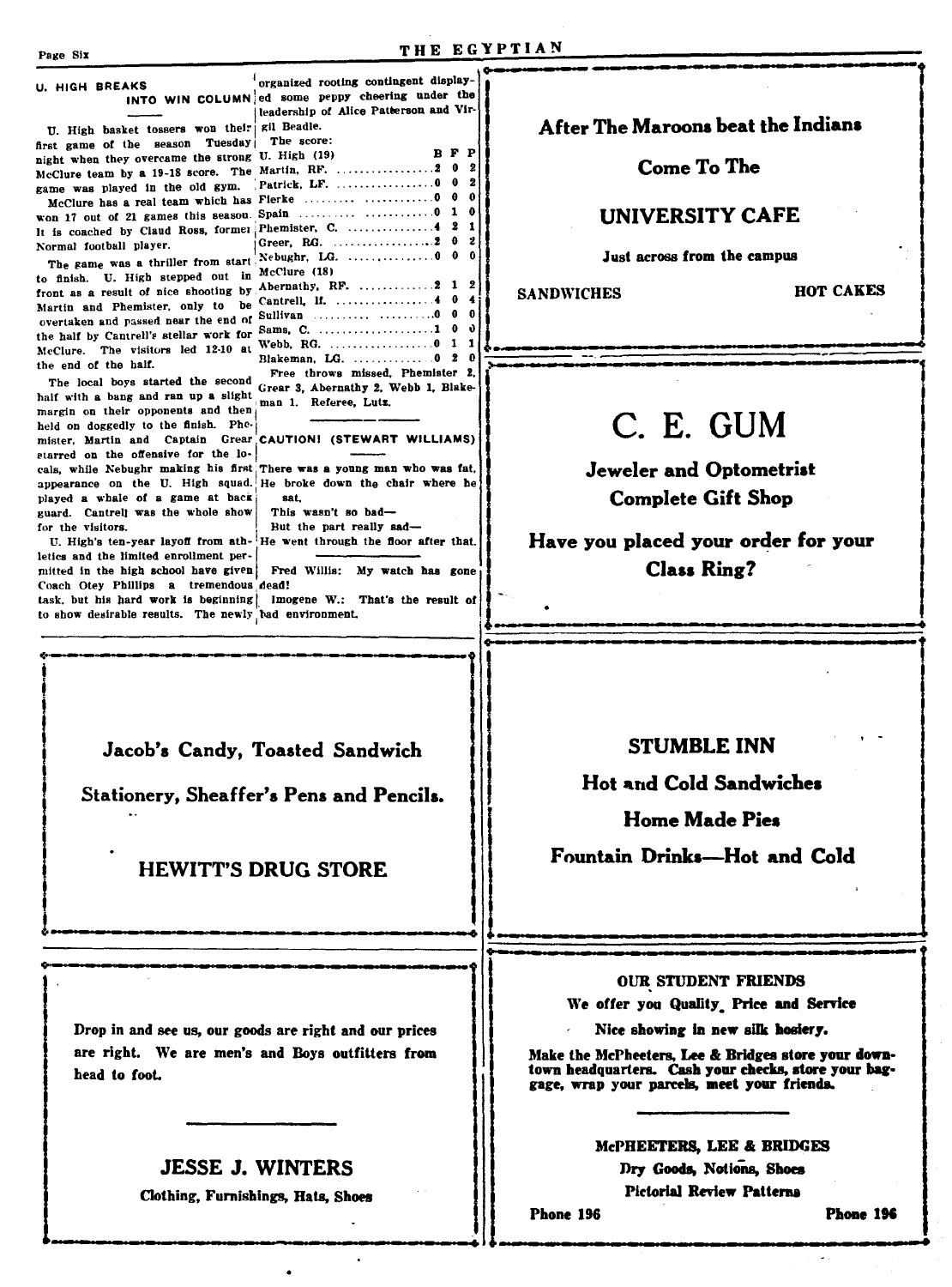tate of Illinois, County of Jackson, sa in the For-Agor-Ill. Court of Jack- If you can keep your hair when all <sub>hu county.</sub>

uildred Talbert vs. The Egyptian. Trespass on the Case.

rant & Crawford, her attorneys, mplain of the Egyptian defendant But make allowance for their mocking a plea of trespass on the case. For at, whereas, the plaintiff, before and  $\mathbf{r}$ . the time of the committing, by the ferdent, of the several grievances, rtinafter mentioned, was a person good name, credit and reputation; d deservedly enjoyed the esteem

ad good opinion of many persons. Yet, the defendant, well knowing be premises, but contriving and majously intending to injure the plainf and to bring her into public scan- | Or al and disgrace, heretofore, to-wit,  $\alpha$  Jan. 11. 1927, and maliciously did ompose and publish and cause to be omposed and published, of and conerning the plaintiff, a certain false, candalous and malicious matter folwing, of and concerning the plainf, that is to say: He, the defendat, falsely and maliciously did comose and publish and cause to be composed and published an article on  $_{\text{And}-\text{which}}$  is more-you'll be a lady. be first page, column one of the Egyptian of Jan. 11, 1927, A. D.

in consequence of the committing d which said grievances, by the deendant, the plaintiff has been, and is injured in her good name, credit ad reputation, and brought into pubic scandal and disgrace, and has been, and is, shunned and avoided by many persons and otherwise injured. To the damage of the plaintiff of 1250,000. (two hundred fifty thousand dollars) and therefore she sues.

Signed, LYDIA DAVIS, ROYE BRYANT. W. PHELPS CRAWFORD. Attorneys.

Prof. Smith in Roman Pol. Inst.: I respondence of more than two thousficeived a letter from an old friend and adults. d mine written the Spencerian sys- Co-operating with the schools of the <sup>could</sup> not have read it unless I al- commonest words tested by an agready knew what he ought to say to gregate of  $1,400,000$  spellings, secured

Mr. Boomer in Physics to Robert namely the, in, so, no, now, man, Allen: I've suggested the answer to ten, bed, top, revealed that second ny question, although I've forgotten grade pupils on an average, spelled the question

about you Are shearing theirs, and wanting you to. too:

Mildred Talbert, plaintiff, by Davis. If you can hold your tongue when others mock you,

**HIE!** 

With apologies to Kipling

ton:

you can force your heart and nerve and sinev

To keep your hair long, after their's is gone.

And hold on to it when there's nothing in you

Except the will which says: "Hold on!"

If you can talk with crowds and keep your locks, too,

- walk with "sheiks" nor lose your common sense;
- If neither foes nor loving friends can hurt vou.
- If women dub you "freak" in self defense:
- If you can smile, with not a hit to fit you,

If you can sigh but never shed a tear. Yours is the earth and everything in tt:

dear.

-V. L. Shepherd.

#### EVEN "NO" IS MISSPELLED

Seven out of every thousand thirdgrade public school children in the United States cannot spell the word "has," according to a report on the special problems inherent in the teaching of spelling, compiled by Dr. Leonard P. Ayres of the Russell Sage Foundation. His study also brought out many other orthographic oddities. Dr. Ayers selected the thousand words that constitute 90 percent of those ordinarily used. This selection was made from various English authors, from four Sunday newspapers, and from the business and family cor-

em, which is so elaborate that I United States, Dr. Ayres had these from 70,000 public school children.

Nine words of more frequent use,

correctly 94 percent of these words.



**THE FAMOUS** 

**Candies** <sup>Sod</sup>a Fountain  $\mathbf{P_{1}$ ore 276

# WILHELM DRUG CO.

The Students Drug Store

At the other extreme of the scale the who masters the thousand words on rectly by just 50 percent of eighth ing."-School News. grade pupils.

Dr. Avers finds: "There are very

few exceedingly poor spellers, many medium ones and very few excellent sive me the derivation of auditorium? ones. Few words do most of our work when we write. Fifty words and tarus, bull; a place whereconstitute, with their repetitions, onehalf of the words written. The child will do.

words judgment, recommend and al- the scale given will make no spelllege, were found to be spelled cor- ing errors in ninetenths of his writ-

> Miss Baldwin: liver, can you Guess Who: From audio, to hear; Miss Baldwin: That will do, that

# **Latest Sheet Music and Records**

# MILLIGAN-BROCKETT MUSIC CO.

SETTLEMOIR'S SHOE HOSPITAL

Home of Quality Shoes Repairing NEXT DOOR TO BARTH THEATRE Work done while you wait

# **BLAKE-WILLIAMS CO.**

## **Investment Bonds General Insurance**

Over Fox's Drug Store

### LOUIS ED WILLIAMS, Mgr.

**Phone 558-Y** 

Your Feet Will Carry You Through If **They Are Properly Shod** 

### **THE FASHION BOOTERY**

Ask to see our new Normal School Seal Stationery and Single and Double Compacts.